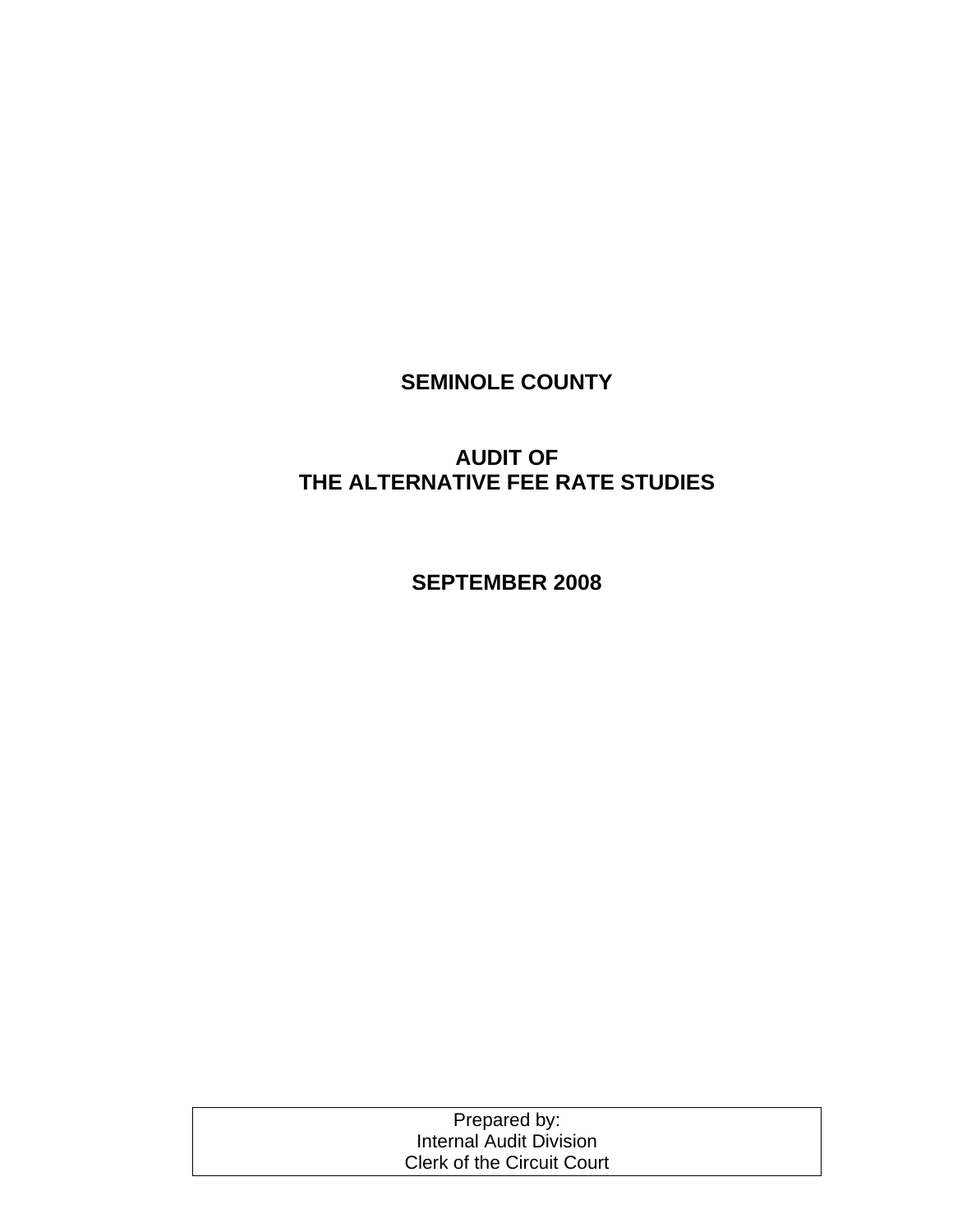

**MARYANNE MORSE** Clerk of the Circuit Court Seminole County

September 22, 2008

The Honorable Brenda Carey Chairman The Board of County Commissioners Seminole County, Florida 1101 East First Street Sanford, FL 32771

Dear Madam Chairman:

I am very pleased to present you with the attached audit of the Alternative Fee Rate Studies. The audit found conditions that warrant management's attention. These conditions and management's corrective action plans are included in the report that follows.

I would like to personally thank the men and women of the Planning and Development and the Public Works Departments for their assistance throughout the course of this review. Their assistance was deeply appreciated. With warmest personal regards, I am

Most cordially.

Maryanne Morse **Clerk of the Circuit Court** Seminole County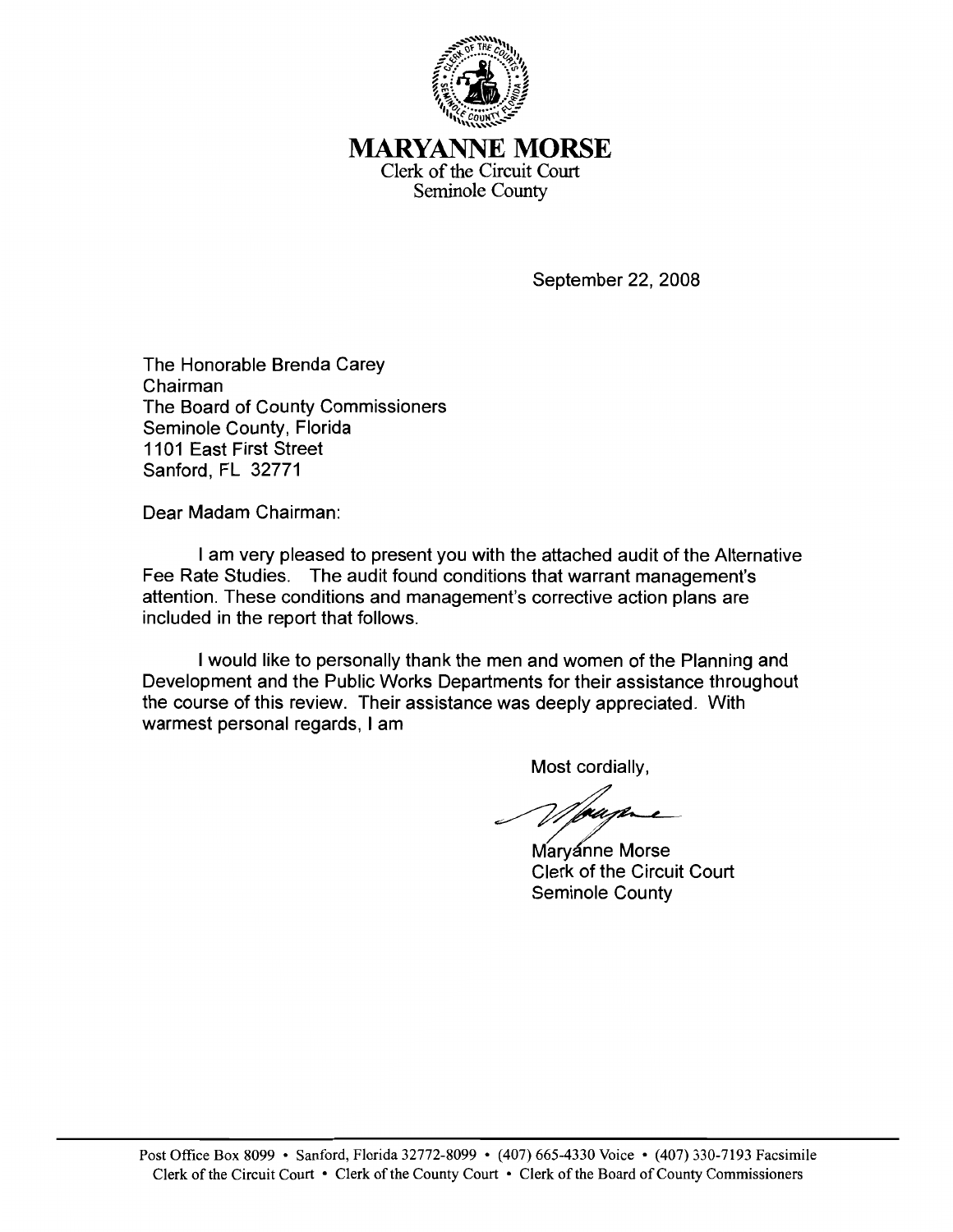### **DISTRIBUTION LIST**

BOARD OF COUNTY COMMISSIONERS Ms. Brenda Carey Mr. Carlton Henley Mr. Bob Dallari Mr. Michael McLean Mr. Dick Van Der Weide

> COUNTY MANAGER'S OFFICE Ms. Cindy Coto

PLANNING AND DEVELOPMENT DEPARTMENT Mr. Dori DeBord

> PUBLIC WORKS DEPARTMENT Mr. Gary Johnson

BOARD OF COUNTY COMMISSION RECORDS Ms. Sandy McCann

| Prepared by:                      |  |
|-----------------------------------|--|
| Internal Audit Division           |  |
| <b>Clerk of the Circuit Court</b> |  |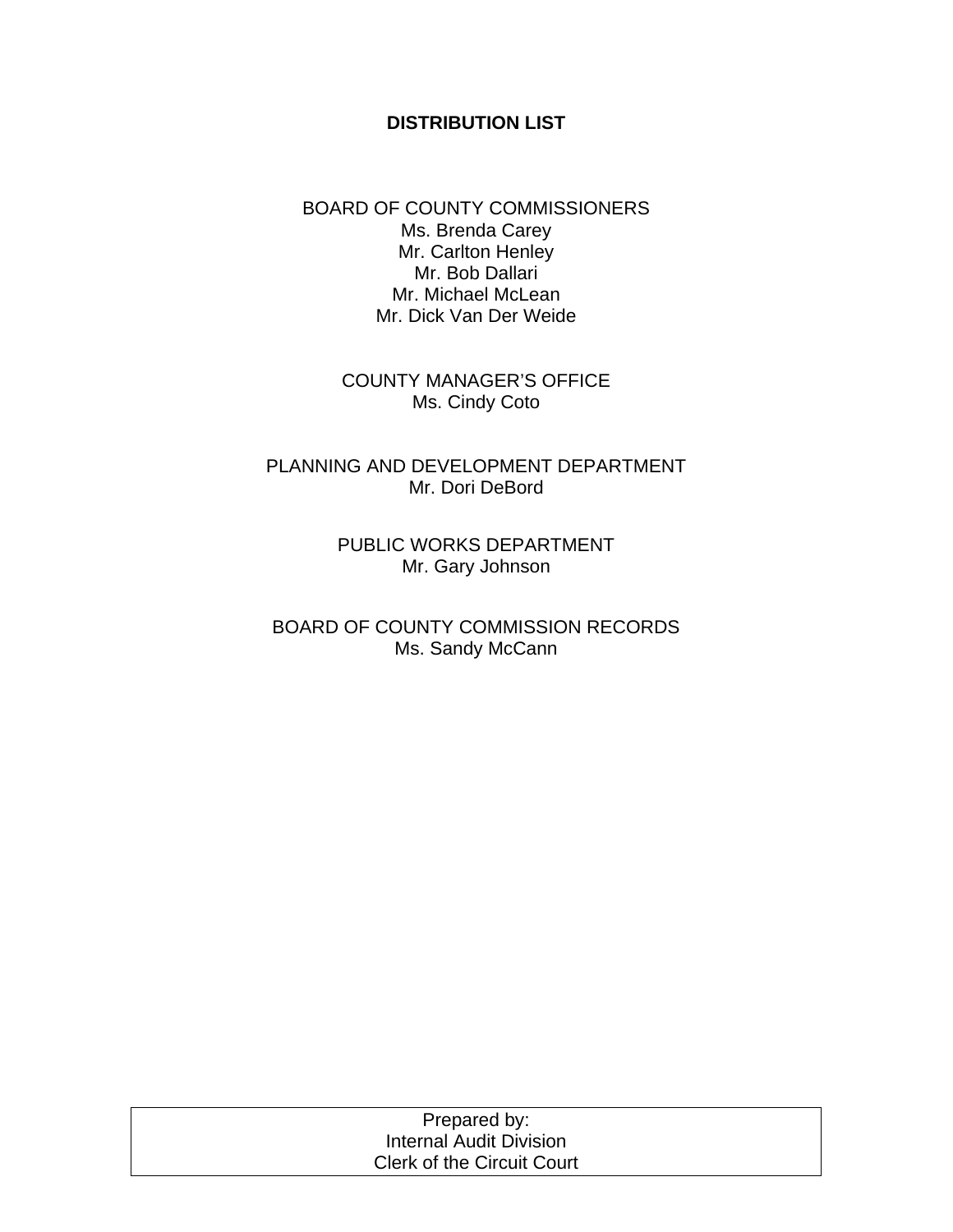# **TABLE OF CONTENTS**

## **Transmittal letter Introduction**

# **Findings and Recommendations**

| Restaurant classifications are not always consistent. |  |
|-------------------------------------------------------|--|
|                                                       |  |
|                                                       |  |
|                                                       |  |
|                                                       |  |
|                                                       |  |

# **EXHIBIT A**

| Prepared by:                      |  |
|-----------------------------------|--|
| Internal Audit Division           |  |
| <b>Clerk of the Circuit Court</b> |  |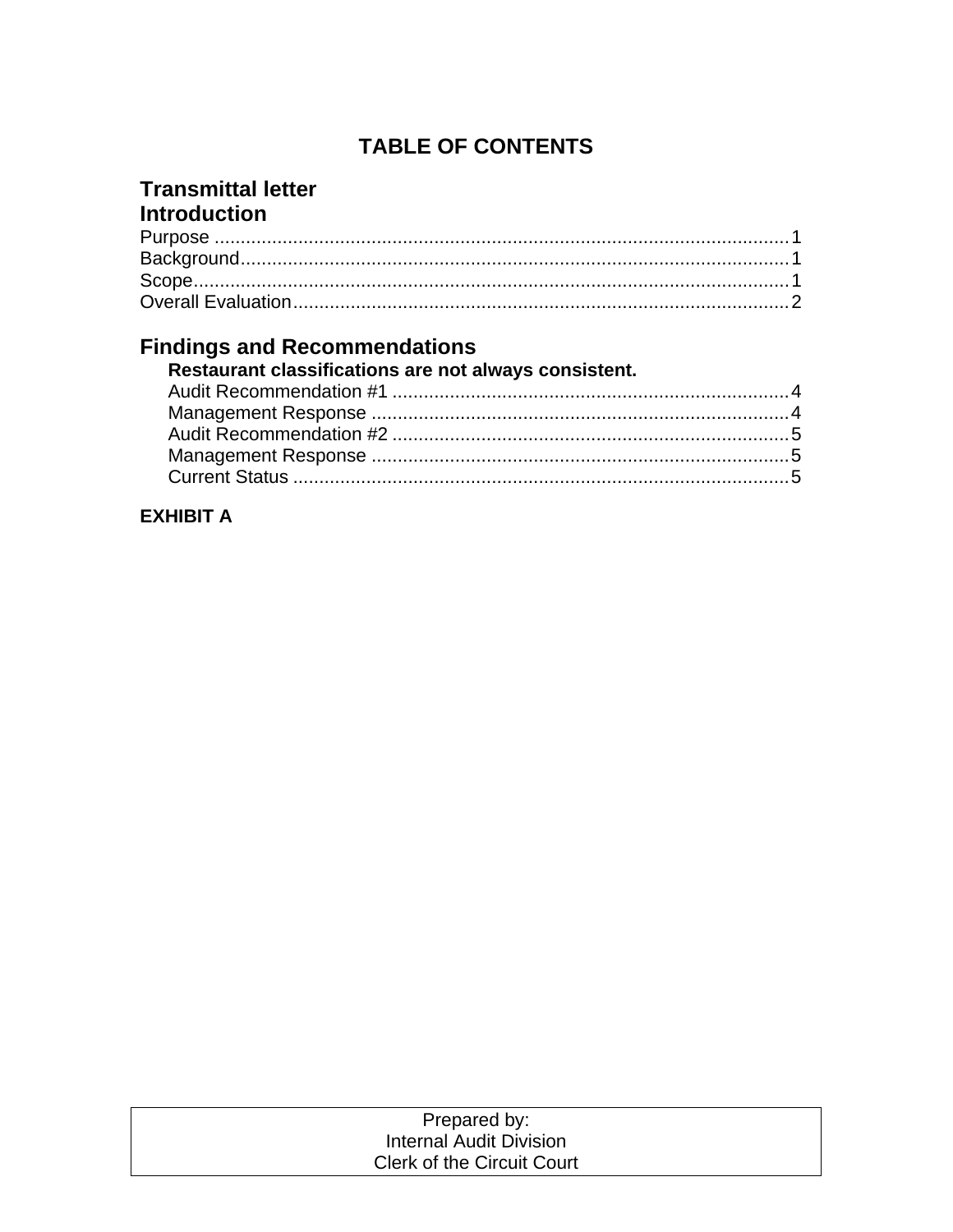## **Seminole County**

\_\_\_\_\_\_\_\_\_\_\_\_\_\_\_\_\_\_\_\_\_\_\_\_\_\_\_\_\_\_\_\_\_\_\_\_\_\_\_\_\_\_\_\_\_\_\_\_\_\_\_\_\_\_\_\_\_\_\_\_\_\_\_\_\_\_\_\_\_

## **Audit of Alternative Fee Rate Studies**

### **Purpose**

The purpose of this audit was: (1) to evaluate the effectiveness of the internal controls, records, and procedures with respect to alternative transportation impact fee studies; (2) evaluate compliance with county ordinances, Florida Statutes and Seminole County Land Development Code; and (3) verify that fee collections are in accordance with the approved alternative rate studies.

#### **Background**

An audit of the assessment of transportation impact fees was completed by the Clerk's Internal Audit Division in January 2008. In March 2008, an audit of the use of fees was completed.

This audit reviews the process of offering alternative rates to developers. Offering an alternative rate to a developer is based on the assumption that a developer's project will have a lower impact to the roadway than what is charged via the Seminole County Land Development Code.

If an applicant believes that a certain development would have a lower "impact" on the road network, the applicant, at his own expense, is entitled to submit to the county engineer an Alternative Road Impact Fee calculation prior to issuance of a building permit. The county engineer is responsible for determining the propriety of the calculations, in accordance with Seminole County Land Development Code Section 120.13.

The results of the audit are included in the report that follows.

#### **Scope**

We evaluated the system of internal controls, reviewed management's written procedures and evaluated compliance with those procedures to verify that statutory and county codes are being met. We examined alternative transportation impact fees assessed and collected for the period January 1, 2003 through March 2008.

| Prepared by:                      |  |
|-----------------------------------|--|
| Internal Audit Division           |  |
| <b>Clerk of the Circuit Court</b> |  |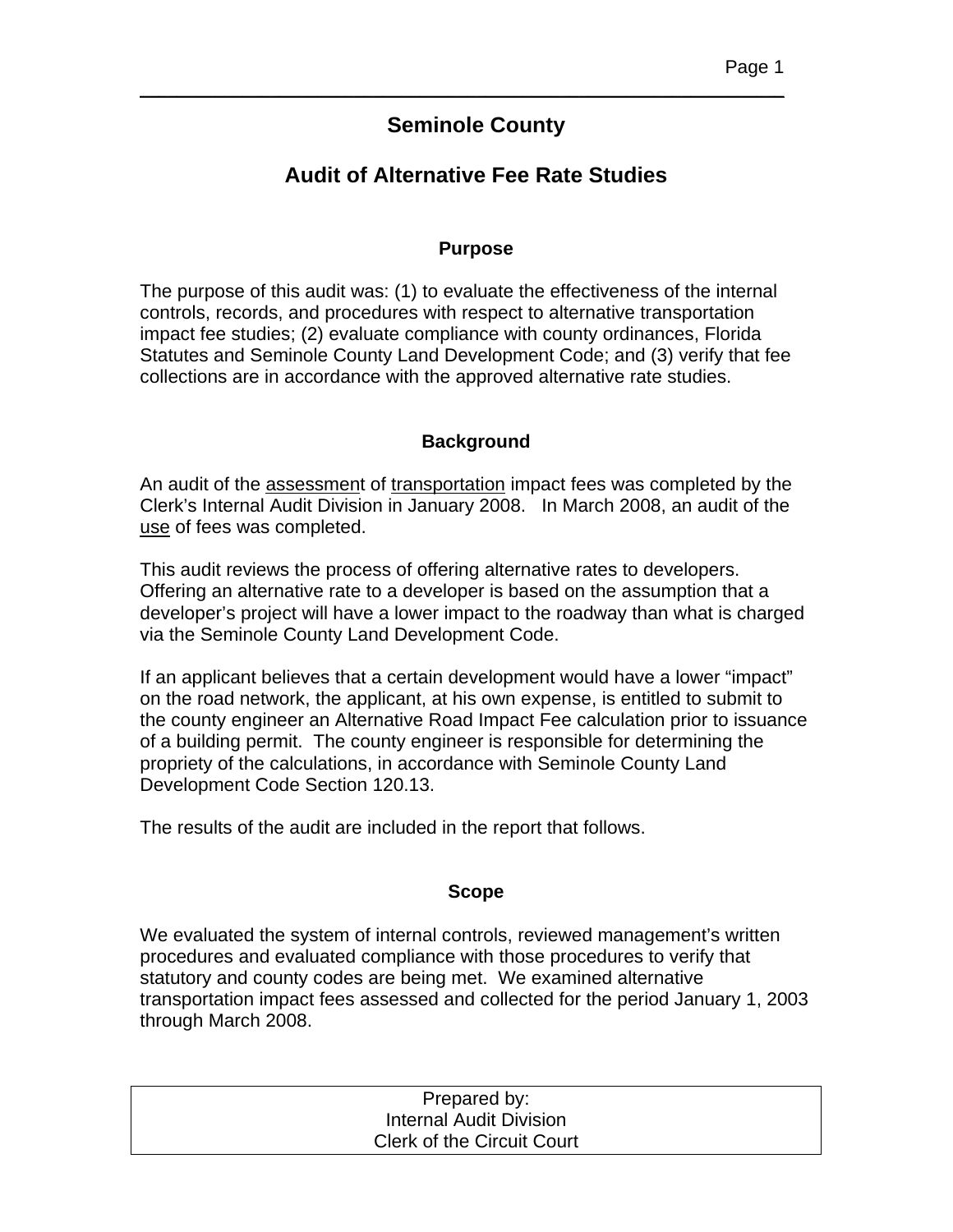The audit included:

• Review of supporting documentation of alternative rate fee studies and collection thereof;

\_\_\_\_\_\_\_\_\_\_\_\_\_\_\_\_\_\_\_\_\_\_\_\_\_\_\_\_\_\_\_\_\_\_\_\_\_\_\_\_\_\_\_\_\_\_\_\_\_\_\_\_\_\_\_\_\_\_\_\_\_\_\_\_\_\_\_\_\_

- Review of the Seminole County Land Development Code, Florida Building Code, Florida Statutes, and Seminole County ordinances and resolutions;
- Interview with County personnel; and,
- Any other procedures considered necessary under the circumstances.

The audit was performed by Gail Joubran and Bill Carroll.

## **Overall Evaluation**

It is our opinion, the system of administrative controls over the program are not fully documented in the form of written policies and procedures.

The following condition warrants management's attention:

## **FINDING**

### *Restaurant classifications are not always consistent.*

The Seminole County Land Development Code has three (3) categories of impact fee charges for restaurants: sit-down, drive-in, and quality restaurants. No formal policy exists for defining these restaurants. According to engineering staff, quality restaurants generally do not serve breakfast, some do not serve lunch; all serve dinner. This type of restaurant usually requires reservations and is generally not part of a chain. In addition, quality restaurants are high-quality, full-service eating establishments with turnover rates usually of at least one hour or longer.

On the other hand, sit-down restaurants are full-service eating establishments with turnover rates of approximately one hour or less. This type is usually moderately priced and frequently belongs to a restaurant chain.

Nine upscale Seminole county restaurants were reviewed to verify whether the classification was in accordance with department guidelines. Three of nine (33%) restaurants were not classified in accordance with the definitions noted above.

| Prepared by:                      |  |
|-----------------------------------|--|
| Internal Audit Division           |  |
| <b>Clerk of the Circuit Court</b> |  |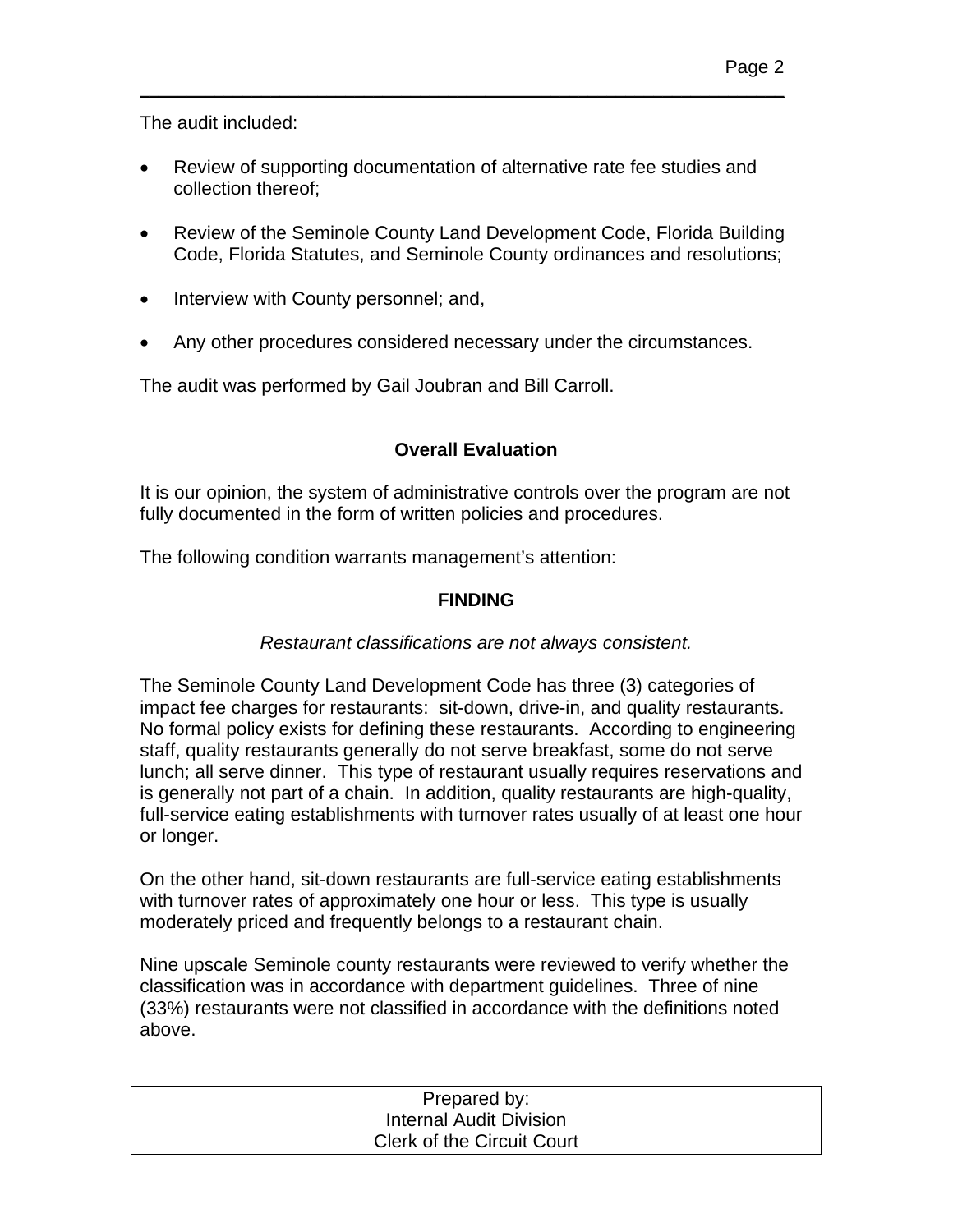1. Ruth's Chris Steak House was charged sit-down rates. Planning and Development's Impact Fees Procedures Manual dated March 25, 2003, define "special impact fee rates" as rates approved by the County Engineer based on new traffic studies and /or ITE traffic counts. Because Ruth's Chris Steak House was listed in this manual under the quality restaurant category, the developer was undercharged \$11,745.52.

\_\_\_\_\_\_\_\_\_\_\_\_\_\_\_\_\_\_\_\_\_\_\_\_\_\_\_\_\_\_\_\_\_\_\_\_\_\_\_\_\_\_\_\_\_\_\_\_\_\_\_\_\_\_\_\_\_\_\_\_\_\_\_\_\_\_\_\_\_

- 2. Another example of the inconsistent treatment in the classification between sit-down and quality restaurant was the restaurant known as Amura. On October 27, 2003, this restaurant was classified as sit-down. Amura's website states "…we offer the very best in fine dining in Central Florida. Our restaurant's features range from the finest steaks to the freshest seafood, accompanied by an unparalleled wine selection." It appears that Amura holds itself out as a quality restaurant; however it was charged as a sit-down restaurant. By not having clear, defined parameters defining quality and sit-down restaurants, the classification of Amura as a sit-down restaurant presented a potential loss to the County in the amount of \$8,103.82
- 3. Blackfin, located at 951 Market Promenade Avenue #1101 in Heathrow, was classified as a sit-down restaurant. This up-scale, quality restaurant was open for business for approximately one year before closing its doors. The next restaurant in this location, Ultra Luce' Ristorante Italiano was also quality; however there was no change in use applied for with the County. It, too, went out of business shortly after opening. Both of these restaurants should have been charged as quality. Thus, the County undercharged \$9,513.28. A third restaurant currently at this location, Austral Fusion, fits the sit-down restaurant classification with no change of use applied for.

When a developer/applicant applies for the transportation impact fee, there is no land use category on the application to delineate between sit-down or quality restaurant. To help determine the correct classification, the applicant may be asked questions by the Planning and Development Department that will help staff make the appropriate classification if they are unfamiliar with the type of restaurant being developed. Not having a land-use category clearly defined on the application may result in under and/or over charges to the owner of the property.

| Prepared by:                      |
|-----------------------------------|
| <b>Internal Audit Division</b>    |
| <b>Clerk of the Circuit Court</b> |
|                                   |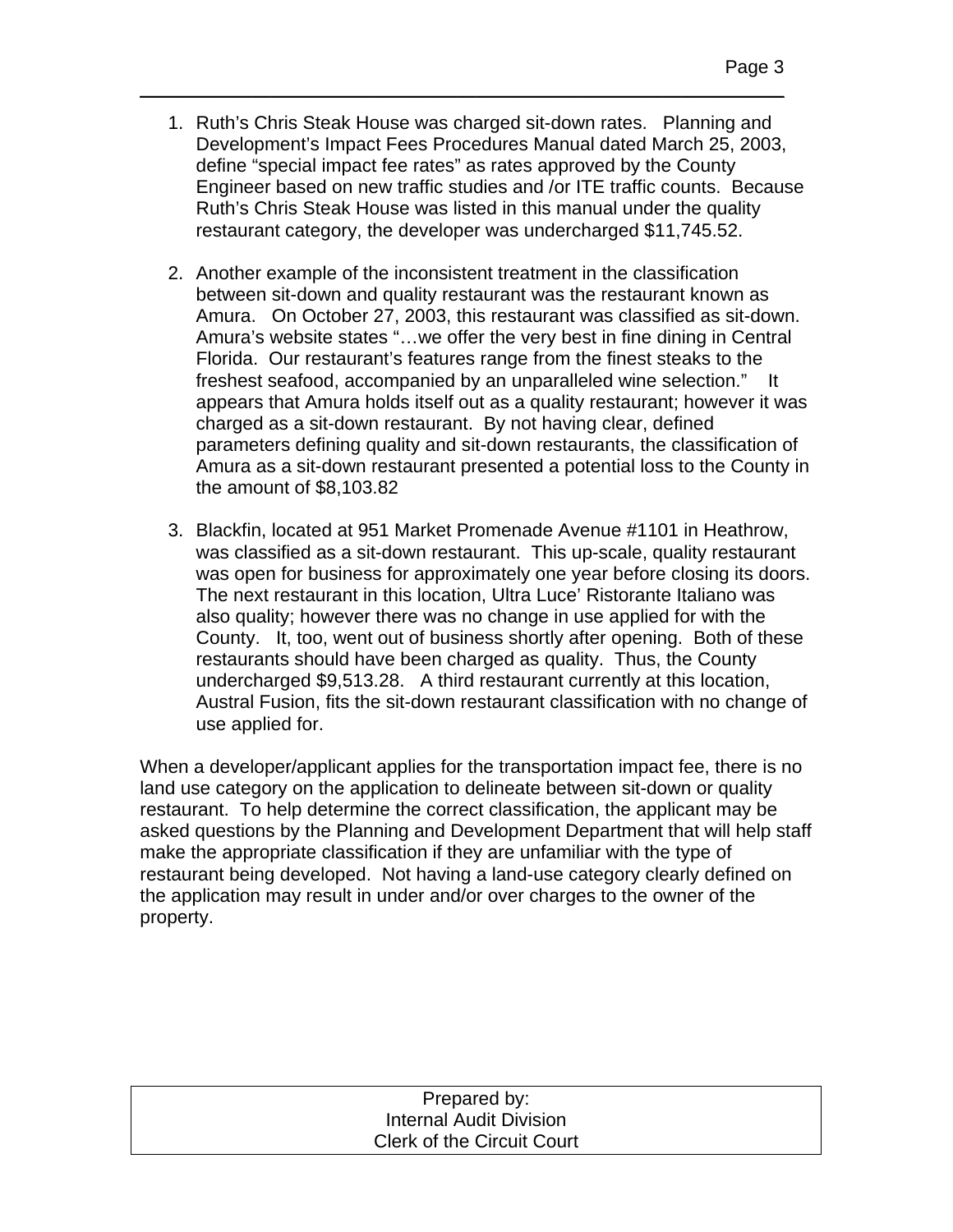#### **Audit Recommendation #1**

Collect the undercharged Transportation Impact Fee from Ruth's Chris Steak House in the amount of \$11,745.52.

\_\_\_\_\_\_\_\_\_\_\_\_\_\_\_\_\_\_\_\_\_\_\_\_\_\_\_\_\_\_\_\_\_\_\_\_\_\_\_\_\_\_\_\_\_\_\_\_\_\_\_\_\_\_\_\_\_\_\_\_\_\_\_\_\_\_\_\_\_

#### **Management Response**

The determination of the correct impact fee category is not a precise science and often requires an examination of the attributes associated with the business or enterprise in question. The land use categories are determined by the Institute of Transportation Engineer (ITE) manual and the projects that are submitted are assessed impact fees for the category that best fit the description of use for the building being constructed or where its usage is changed.

The ITE Manual describes each category as follows:

#### Land Use: 931 Quality Restaurant

Description: This land use consists of high quality, full-service eating establishments with turnover rates usually of at least one hour or longer. Quality restaurants generally do not service breakfast; some do not serve lunch; all serve dinner. This type of restaurant usually requires reservations and is generally not part of a chain.

#### Land Use: 932 High-Turnover (Sit-Down) Restaurant

Description: This land use consists of sit-down, full service eating establishments with turnover rates of approximately one hour or less. This type of restaurant is usually moderately priced and frequently belongs to a restaurant chain. Generally, these restaurants serve lunch and dinner; they may also be open for breakfast and are sometimes open 24 hours per day. These restaurants typically do not take reservations. Some facilities contained within this land use may also contain a bar area for serving food and alcoholic drinks.

Based on these general definitions and weighing the attributes associated with the Ruth's Chris Steak House Restaurant, prior management determined the restaurant best fit the description of a "sit-down" establishment. The following points support this determination:

- Ruth's Chris Steak House is part of a national chain;
- Reservations are not required, but recommended for Friday or Saturday;
- There is a bar where hors d'oeuvres are served to draw in patrons between 5:00pm and 7:00pm. Patrons can also order from the menu at the bar;
- The pass-by trips are greater at this location because of proximity to office, hotel and condominium uses; and,
- This particular restaurant location specializes in testing menu and business ideas for other restaurants in the chain.

| Prepared by:                      |  |
|-----------------------------------|--|
| Internal Audit Division           |  |
| <b>Clerk of the Circuit Court</b> |  |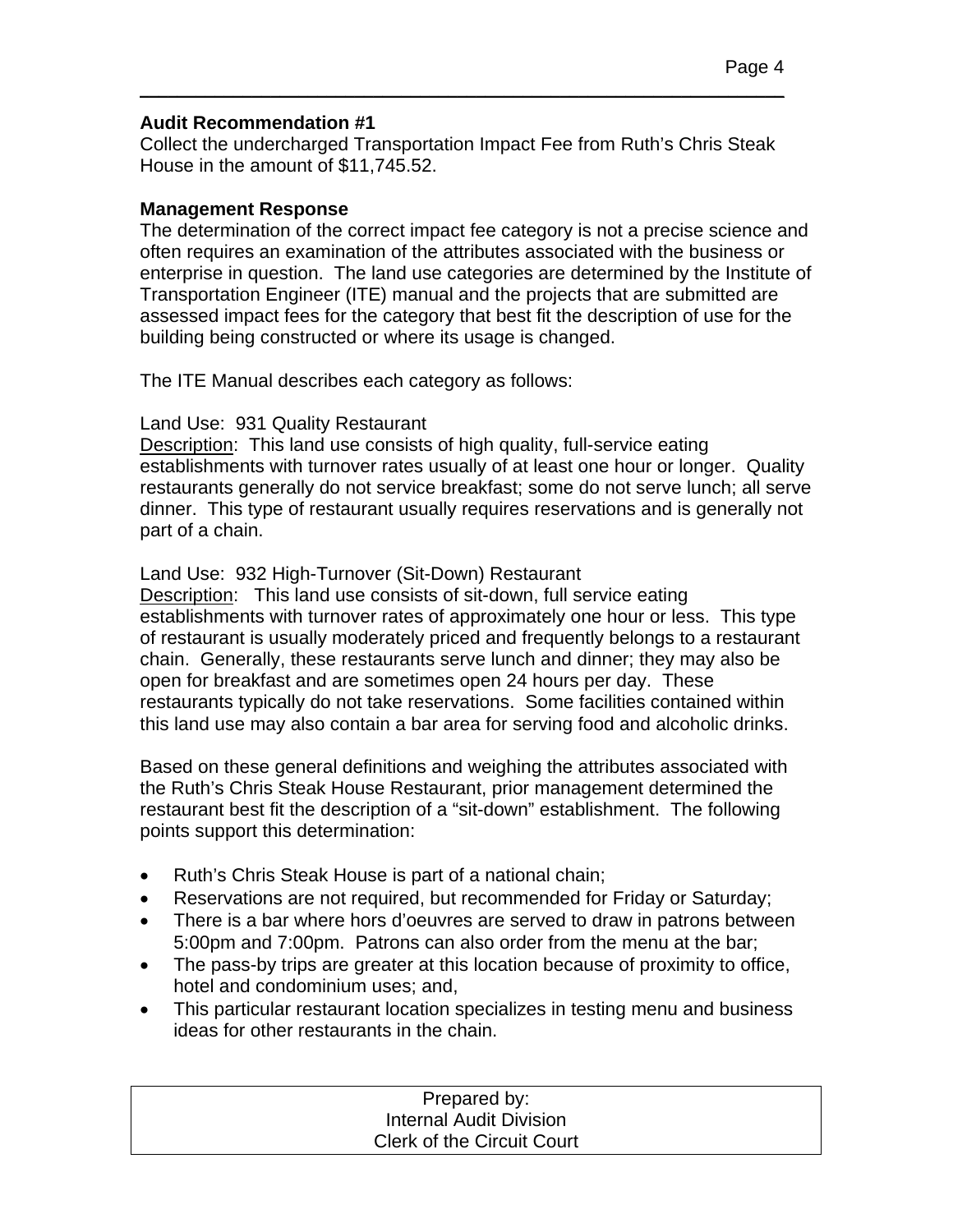Page three of the audit discusses two other restaurants, Amura and Blackfin. Both restaurants are open for lunch and dinner and do not require reservations.

\_\_\_\_\_\_\_\_\_\_\_\_\_\_\_\_\_\_\_\_\_\_\_\_\_\_\_\_\_\_\_\_\_\_\_\_\_\_\_\_\_\_\_\_\_\_\_\_\_\_\_\_\_\_\_\_\_\_\_\_\_\_\_\_\_\_\_\_\_

Even though all three (3) are upscale restaurants, management feels they were properly assessed in the sit-down category and were not undercharged.

#### **Audit Recommendation #2**

On the application, develop land-use categories that clearly define the proper designation of the restaurant. In addition, closely monitor the classifications for compliance with policy.

#### **Management Response**

As stated above, the land use categories are determined by the ITE manual.

Management feels it is the responsibility of staff, not the applicant, to make that determination. It is staff's responsibility to take the necessary steps to ensure the proper Land Use Category for a restaurant is utilized. This may require a phone call or email to the owner or applicant (if the applicant is not the owner) to gather additional information. This office will consult with Public Works Engineering to determine the proper land-use category and will update the procedure manual to include the definitions from the ITE manual.

### **Current Status**

Management has since updated their procedures manual to reflect the ITE manual definitions for quality and sit-down restaurants. This update manual is incorporated herein as Exhibit A.

| Prepared by:                      |  |
|-----------------------------------|--|
| Internal Audit Division           |  |
| <b>Clerk of the Circuit Court</b> |  |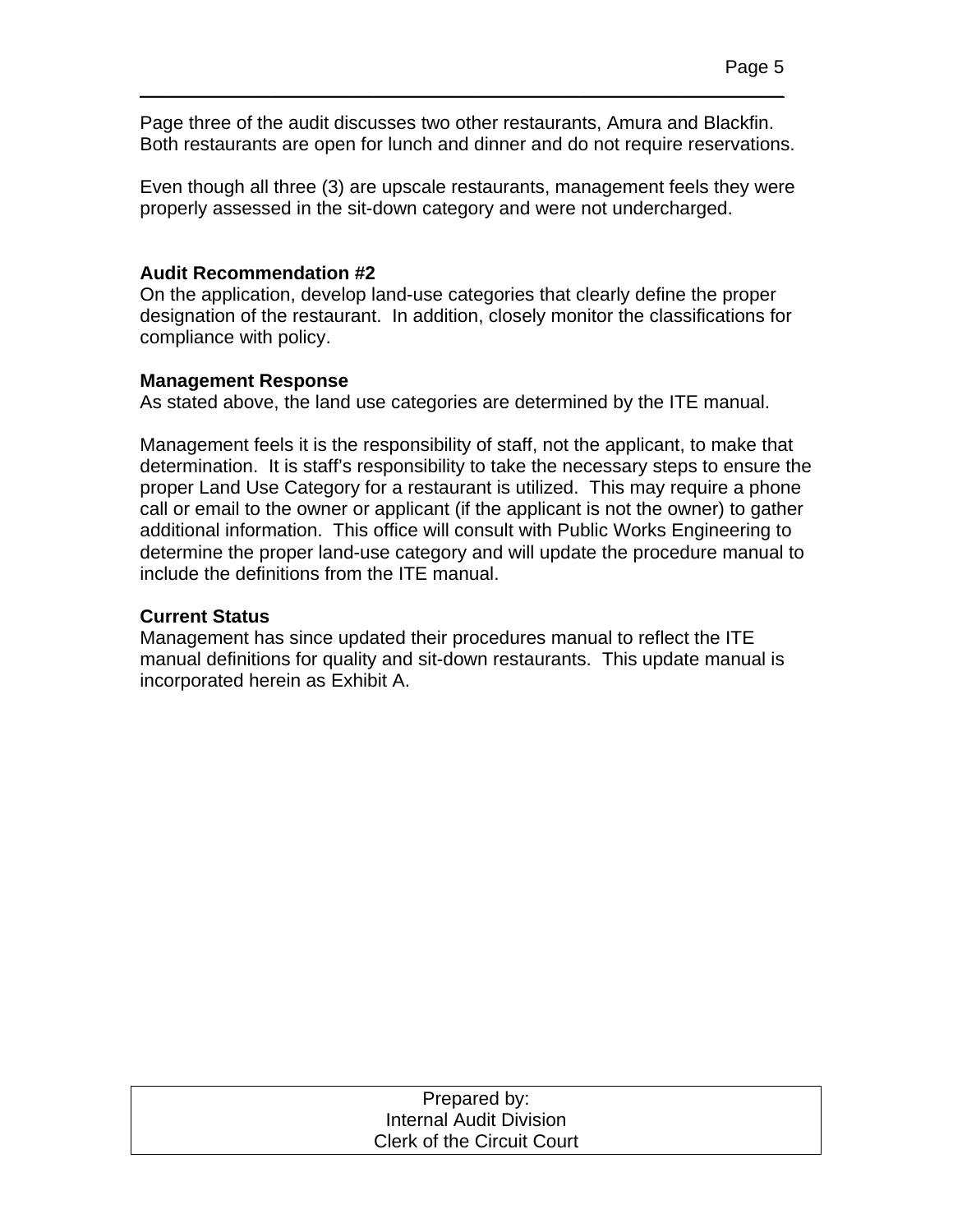$^{\prime\prime}$ "EXHIBIT A

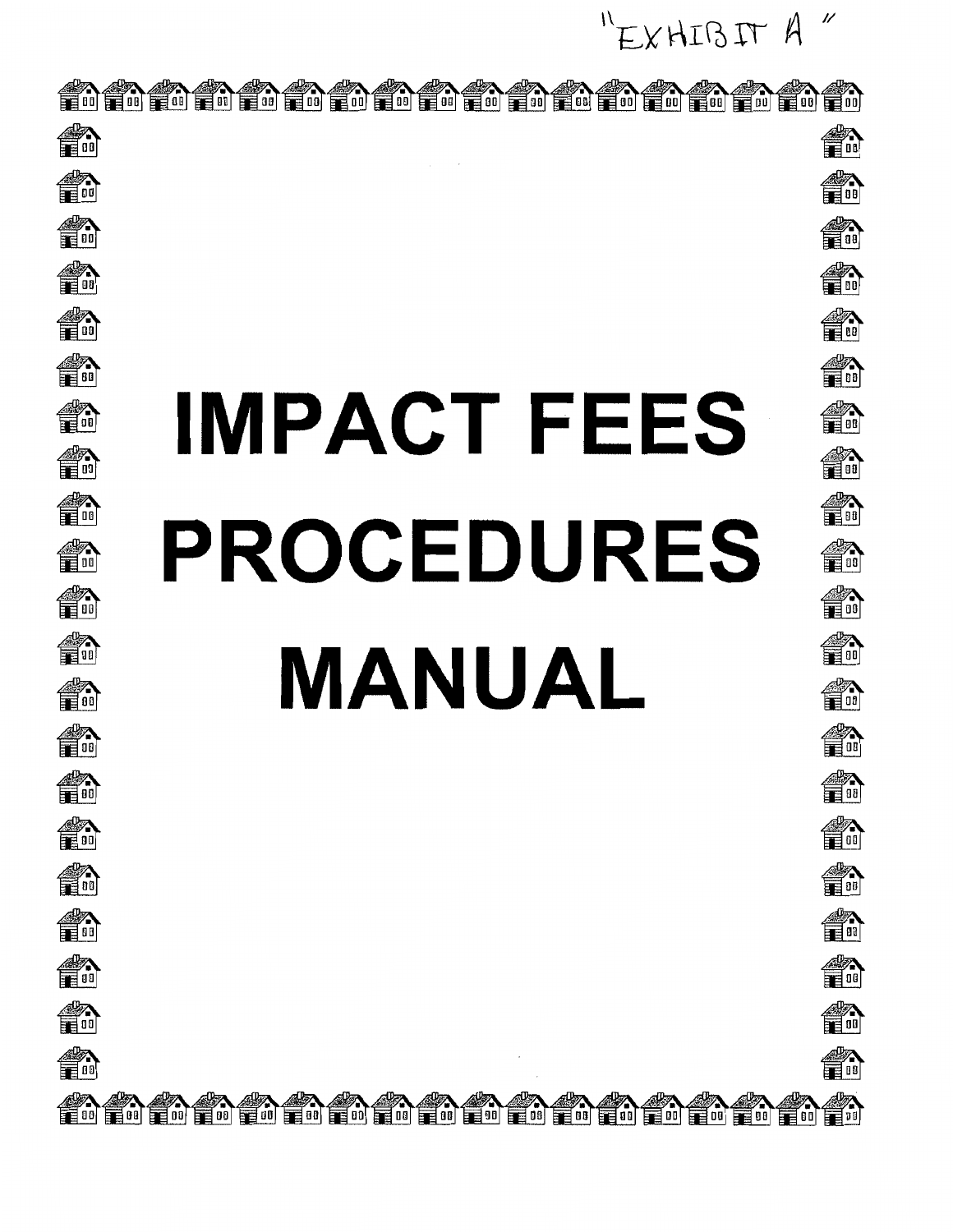# **IMPACT FEE STATEMENTS FOR CITIES**

- **Click on "Building Permits."**  $\bullet$
- **Click on "Application Processing Menu."**  $\bullet$
- **Click on "Application Maintenance."**  $\bullet$
- Click on "Functions" and then "Add" in the drop down menu.  $\bullet$
- When the "Application Addition Option" menu pops up, click "OK."  $\bullet$
- Highlight applicable "service area" (North, East, South, West), then click on "select."  $\bullet$

North - Sanford, Lake Mary East - Geneva, Oviedo, Chuluota South - Casselberry - East of Hwy 17-92, Winter Springs West - Casselberry - West of Hwy 17-92. Altamonte Springs, Longwood

- When "Location Applications" pops up. click "OK."  $\bullet$
- Enter the following information on the "Application General Information Screen:"
	- 1. Application date. (If not already entered.)

| 2. Application type. (The city) | <b>Altamonte Springs</b> | - CALT |
|---------------------------------|--------------------------|--------|
|                                 | Casselberry              | - CCAS |
|                                 | Lake Mary                | - CLM  |
|                                 | Longwood                 | - CLWO |
|                                 | Oviedo                   | - COVI |
|                                 | Sanford                  | - CSAN |
|                                 | <b>Winter Springs</b>    | - CWS  |
|                                 |                          |        |

- 3. Application Status (ap for approved.)
- Click "OK."

#### **WRITE THE APPLICATION NUMBER ON THE FORM!**

- Click on "Add Name."
- Enter the following information on "Names Maintenance Add" screen:
	- 1. Name Type: Enter "ap" (for applicant)
	- 2. Name: Enter Owner name
	- 3. Address Line 1: Enter the owner's street address. (Only need to enter the Street name & zip, the computer will add the town & state by using the zip code information.)
	- 4. Zip Code: Enter the zip code number.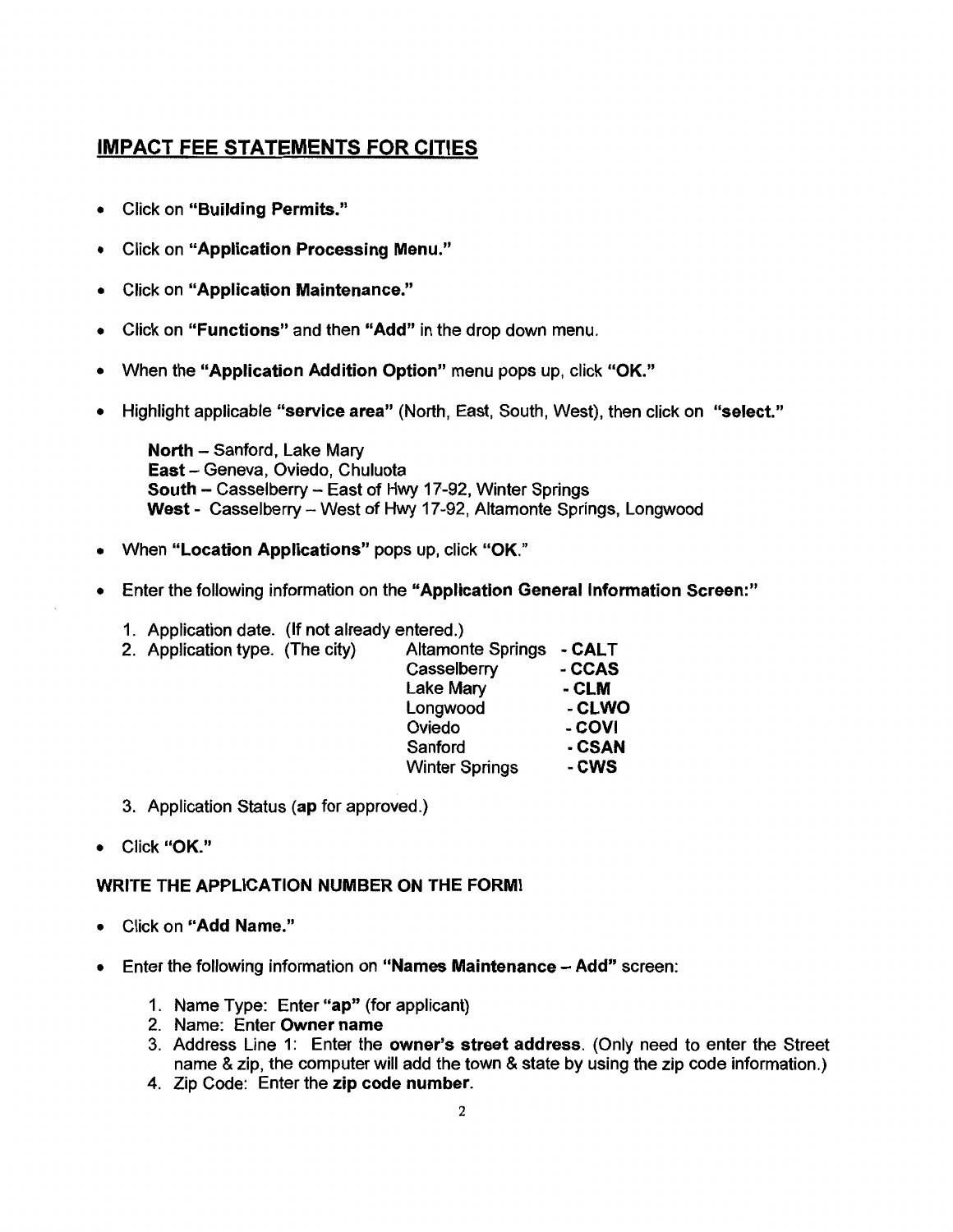- 5. Phone 2: Enter the work phone number.
- Click "OK."
- Click on "Add Name."
- Enter the following information in the "Names Maintenance Add" screen:
	- 1. Name type: Enter "ad" (for address).
	- 2. Name: Enter "Project Address" by listing the street name first, then the address number. Example: Wavside Dr. 134.
	- 3. Address Line 1: Enter the "Parcel ID Number." Use hyphens. Example: 24-21-30-300-0050-0000
	- 4. Address Line 2: Enter "Type of use." Example: SFR if a single-family residence, if non-residential enter type of commercial, Example: Retail-Walgreen's.
	- 5. Address Line 3: Enter the "Subdivision Name" (if applicable/available).
- Click "OK" 4 more times until the "Application Fees Maintenance" screen pops up. You are now ready to calculate the impact fees.

### **ASSESSING IMPACT FEES**

- Determine which impact fees are applicable to the permit being assessed. See table.
- Highlight the applicable impact fees and hit "select." To select more than one fee type, hold the "Ctrl" key. When selecting the road impact fees you do not need to select the "collector" road." When you hit "road arterial," the "collector road" will automatically pop-up.

Note: The City of Altamonte Springs is also assessed a "Fire Impact Fee" and is given a 25% discount if the building is sprinkled. To assess a 25% discount, use the 25% reduction for affordable housing located on the Impact Fee Calculation screen. It will calculate the reduction and appear on the Impact Fee Statement.

- Highlight "Type of use" (example: Retail/Wholesale <300.000 sq. ft., etc.) then "Select."  $\bullet$
- Enter the number of sq. ft./1000 sq. ft. of building if not already entered or if incorrect and  $\bullet$ enter the "unit charge" if not entered or if incorrect. (To enter the "unit charge," click "Lock/Unlock Unit Charge" button and enter the correct rate from the Impact Fee Rate Schedule for both the Arterial and Collector Road. A 920 sq. ft. building would be entered as .92. A 24,000 sq. ft. building is entered as  $24.00$ . i.e.,  $24,000$  divided by  $1000 = 24.00$ .)
- Click "OK" to total and click "OK" to exit.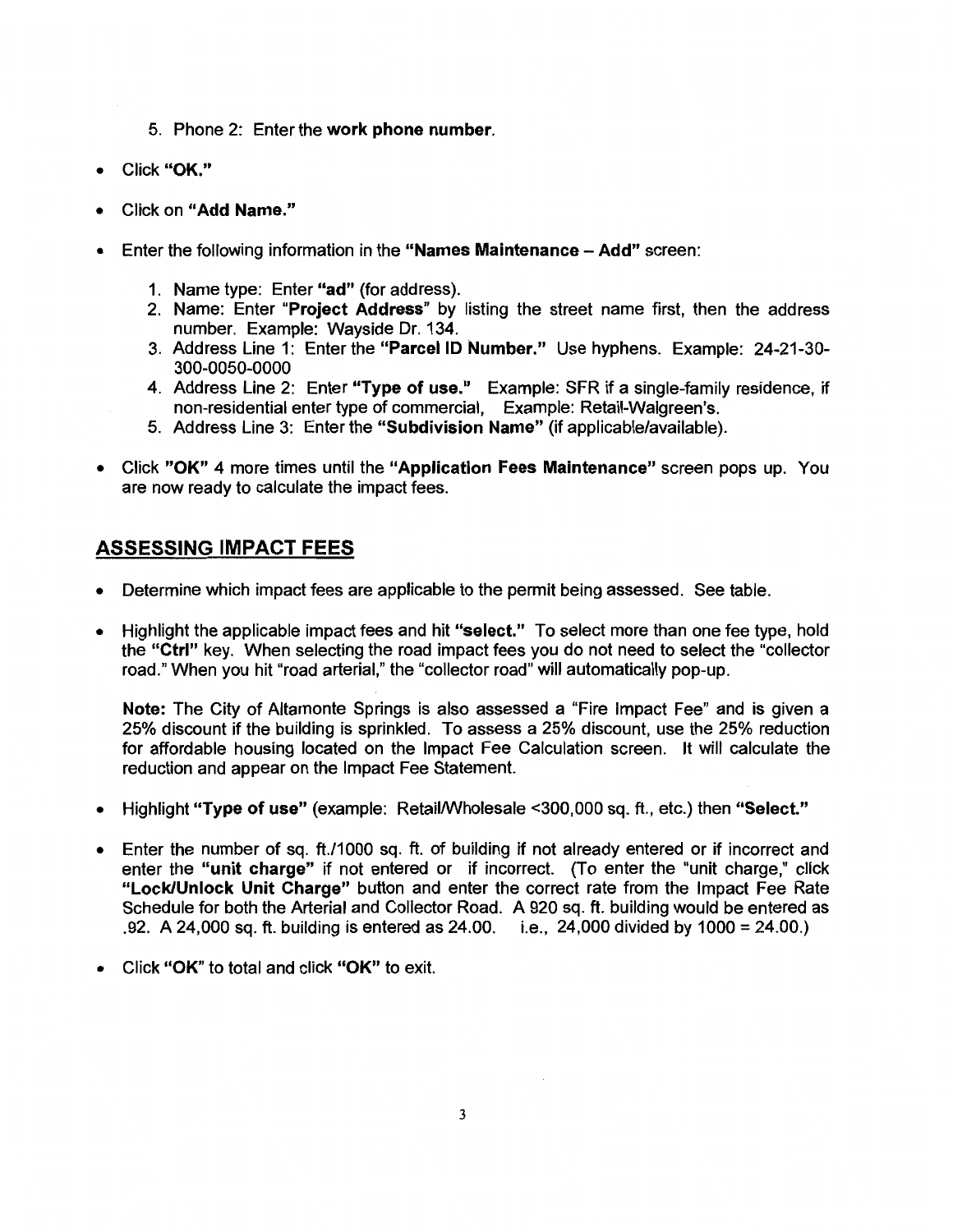#### **MIXED USE:**

- Determine which impact fees are applicable to the permit being assessed. See table.
- Highlight the applicable impact fees and hit "select." To select more than one fee type, hold  $\bullet$ the "Ctrl" key. When selecting the road impact fees you do not need to select the "collector" road." When you hit "road arterial," the "collector road" will automatically pop-up.

Note: The City of Altamonte Springs is also assessed a "Fire Impact Fee" and is given a 25% discount if the building is sprinkled. To assess a 25% discount, use the 25% reduction for affordable housing located on the Impact Fee Calculation screen. It will calculate the reduction and appear on the Impact Fee Statement.

- Highlight "Mixed Use" in the table of type of uses and then hit "Select."  $\bullet$
- Highlight the first "type of use." (SFR, retail, office, etc.)
- Enter the number of sq. ft./1000 sq. ft. of building for the first type of use and enter the "unit"  $\bullet$ charge" if not entered or incorrect. (To change the "unit charge," click "Lock/Unlock Unit Charge" button and enter the correct rate from the Impact Fee Rate Schedule for both the Arterial and Collector Road. A 920 sq. ft. building would be entered as .92. A 24,000 sq. ft. building is entered as  $24.00$ . i.e.,  $24.000$  divided by  $1000 = 24.00$ .)
- Click "OK" to total and click "OK" to exit first type of use.
- Highlight the second "type of use." (Note: sometimes the second use does not come up.  $\bullet$ If you exit and re-enter, you can then enter the second use. If you go out and back in again. the screen will show both uses and the amount assessed for each.)
- Enter the number of Sq. ft. /1000 sq. ft. of building for the second use and also the unit  $\bullet$ charge if not entered.
- Hit "OK" to total and click "OK" to exit.
- If there is a third or fourth use, repeat the steps for each.
- It is a good idea to go back to the assessment screen and look at the table to make sure that  $\bullet$ all the uses calculated properly.

#### **ASSESS A CREDIT OR A CHANGE OF USE:**

- (Process is the same for both residential and non-residential.)
- Hold "control Key" and highlight -For Residential: Select Roads. Schools and Libraries except for the City of Altamonte Springs which is assessed Road, Schools, Fire Impact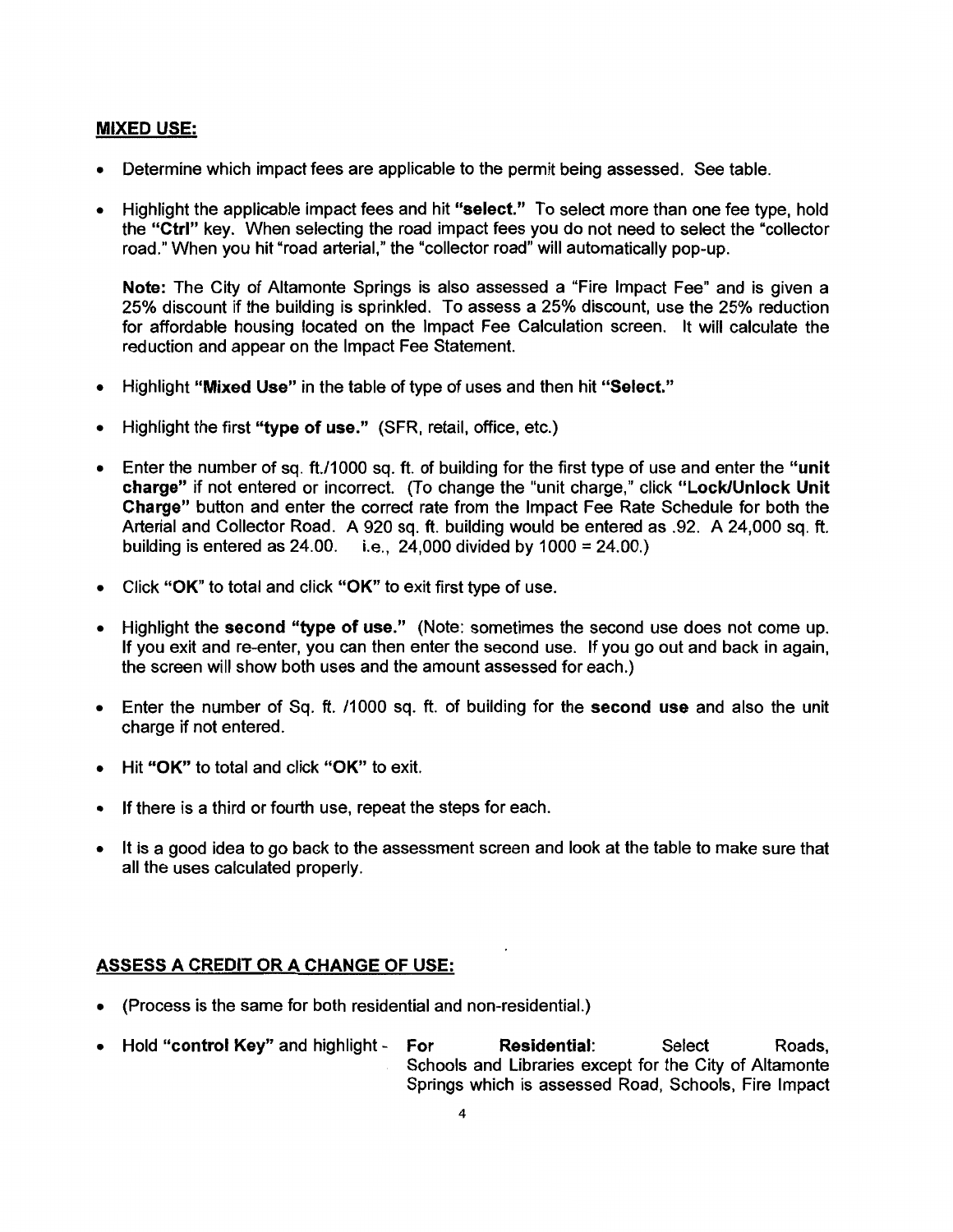and no Library. (Remember the 25% fire discount if the building is sprinkled.) Non-Residential: Roads only except for the City of Altamonte Springs which is also assessed Fire.

- Hit "Select"  $\bullet$
- Highlight and "Select" the new use first.
- Enter the number of sq. ft./1000 sq. ft. of building for the new use if not already entered or if incorrect and enter the "unit charge" if not entered or incorrect. (To enter the "unit charge." click "Lock/Unlock Unit Charge" button and enter the correct rate from the Impact Fee Rate Schedule for both the Arterial and Collector Road. A 920 sq. ft. building would be entered as .92. A 24,000 sq. ft. building is entered as 24.00. i.e., 24,000 divided by 1000  $= 24.00.$
- Click "OK" to total.
- Go to "Functions" in the tool bar and select "apply credit" in the drop down menu.  $\bullet$
- Highlight and "Select" the former use. If you need to change the square footage and rate for credit do so now.
- Click "OK" to total and then "OK" to apply the credit. (Both uses will show with the credit applied.)
- Click "OK" to exit.

NOTE: Only one credit can be applied to each type of impact fee. If you need to apply a credit for a mixed use, the amount to be applied needs to be calculated manually and typed in the rate box as the full amount. In this case the size of the building/1000 sq. ft. will be "1" (for one unit). i.e., If the credit is \$2500, the unit would be  $1 \times $2500 = $2500$ . You can use "Special Use" as the building type.

#### **RESIDENTIAL USES:**

- Hold "control Key" and highlight -For **Residential:** Select Roads. Schools and Libraries except for the City of Altamonte Springs which is assessed Road, Schools, Fire Impact and no Library. (Remember the 25% fire discount if the building is sprinkled.)
- Hit "Select"
- Highlight and "Select" the type of use for the first impact fee type.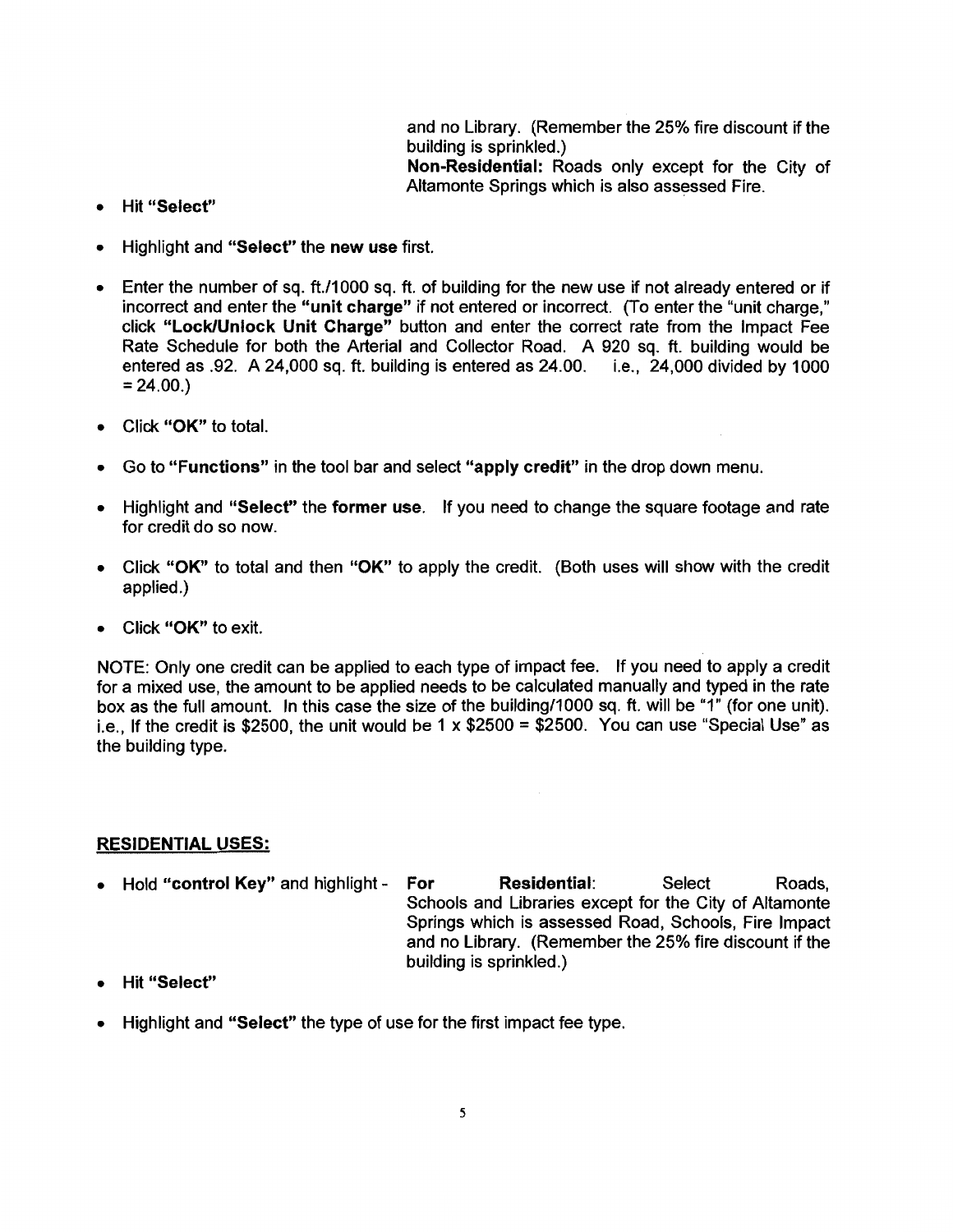Enter the "number of units" and the "unit charge" if not entered or incorrect. (To enter the  $\bullet$ "unit charge," click "Lock/Unlock Unit Charge" button and enter the correct rate from the Impact Fee Rate Schedule for both the Arterial and Collector Road.

Note: A multi-family building may have many units listed on one permit or each unit may be permitted separately. The Impact Fee Statement should match the city application. If the city has 4 units on one permit, prepare one statement with an assessment for all 4 units.

- Click "OK" to total.
- Do the same for the next impact fee type and the next until all impact fees are assessed.
- Go back to make sure that all the fees and the correct amounts were assessed before  $\bullet$ printing the statement.

#### TO ADD NOTES TO AN IMPACT FEE STATEMENT

- From the "Application Master Maintenance" screen, type the application number, hit "OK" then "highlight" the first application listed, which will be the subject application.
- Select "Options" in the tool bar and select "Misc Info" in the drop down menu.  $\bullet$
- Click "Add."
- Type "IMPT" in code box and click "OK." NOTE: if you want the note to appear on the Impact Fee Statement, check the "Permit Flag" and display "Print." Keep the message short. It will only print the first two lines.
- A word screen will pop up where you can type your notes. This is where useful information, such as, "Alternate rate approved by Co. Engineer," the name of the store if it didn't appear elsewhere or the formula for the calculation of mixed use credits can be annotated.
- When done, click "OK."  $\bullet$
- Completed note and date will pop up, click "OK," then "exit."

#### PRINT STATEMENT

- **Click on "Building Permits."**
- Click on "Custom Options."  $\bullet$
- Click on "Print Impact Fee Statement."
- **Enter the "Application number."**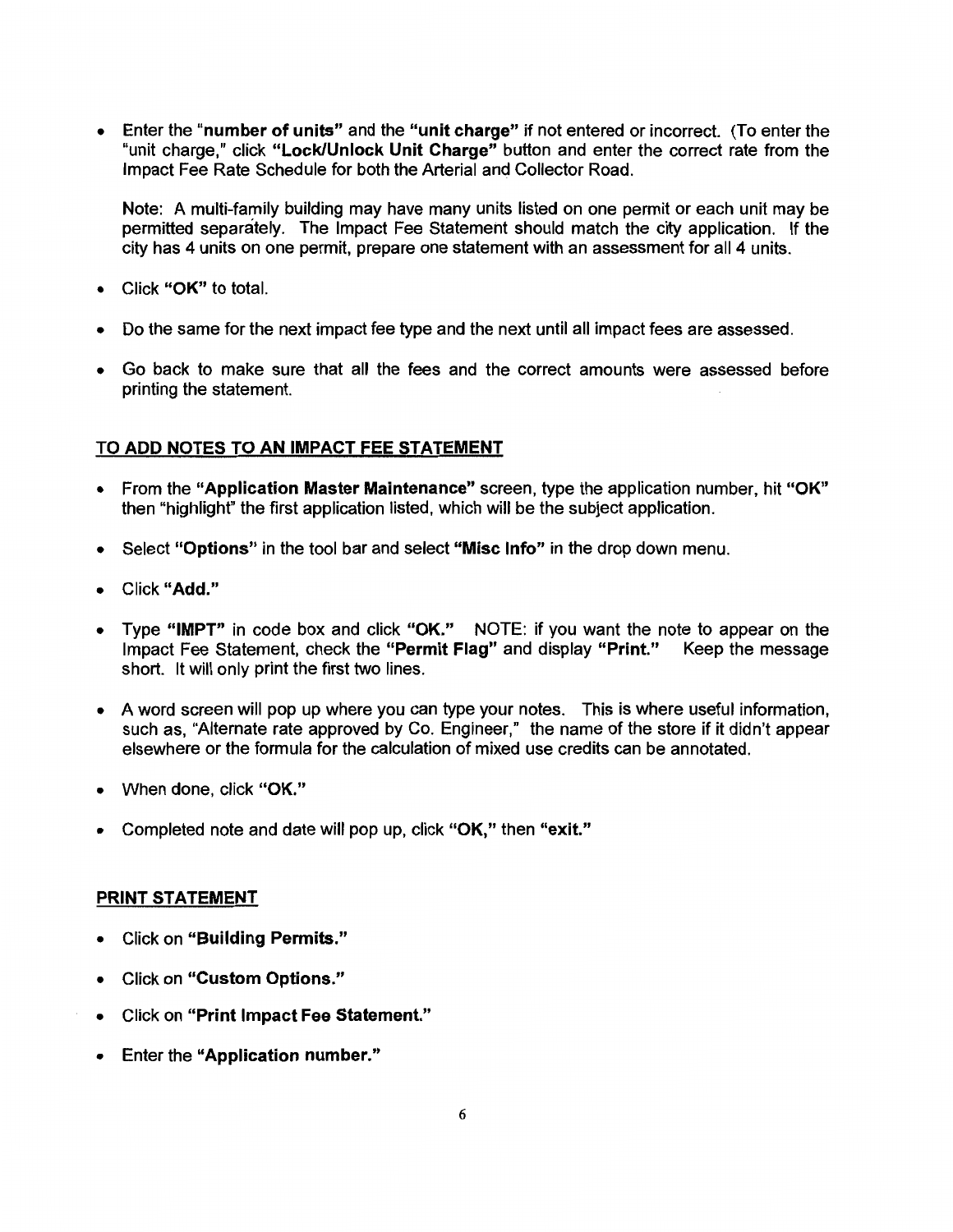- Click "OK" to print. The statement is printed when the year is highlighted blue.
- Click "Exit."

#### The Impact Fee statements print in the Building Department.

The Applicant can either pay us the Impact Fees or pay at the City.

#### TO PAY THE IMPACT FEES AT THE CITY:

- Ask the Applicant to sign & date the Impact Fee Statement.
- We keep the original signed Impact Fee Statement. Make three copies for the Applicant.
- Attach the Impact Fee Statement to the Application and file in the City folder or place in Sandy's or Ginny's in-basket.

#### TO PAY THE IMPACT FEES DIRECTLY TO THE COUNTY:

To process payment/receipt:

#### **GUI Instructions:**

- On the HTE Application menu select #3 "Cash Receipts."
- Select #1 "Cash Receipt Entry."
- Then click "Open New Batch."
- Tab over once to "00" and type "1" for a new batch. If you open the program again you will type "2" and so on. Type "BC" for batch type. Hit "OK."
- Type "BP" for payment type. For Description, type the name as it appears on the check (or for cash, the person paying the fee). For year, type "06." Then type the permit/statement number. (number after the year on statement. Ex.: 06-10000026. Hit "OK." (Do not enter the payment amount)
- Hit "receive all fees."
- Hit "OK."
- Hit enter. Tab over and enter the check #. Hit "OK."

If entering more than one statement, continue to enter the information for each statement starting with "BP" and the applicant name and statement number. The computer will indicate the total dollar amount for the batch. This amount should equal the check amount.

• To exit, hit "cancel."

The receipt prints in the Building Division. We keep the white copy of the receipt and the applicant receives the yellow copy. Also, provide the applicant with three copies of the impact fee statement if they do not already have a copy.

Place a copy of the impact fee statement and the receipt in Sandy's or Ginny's in-basket.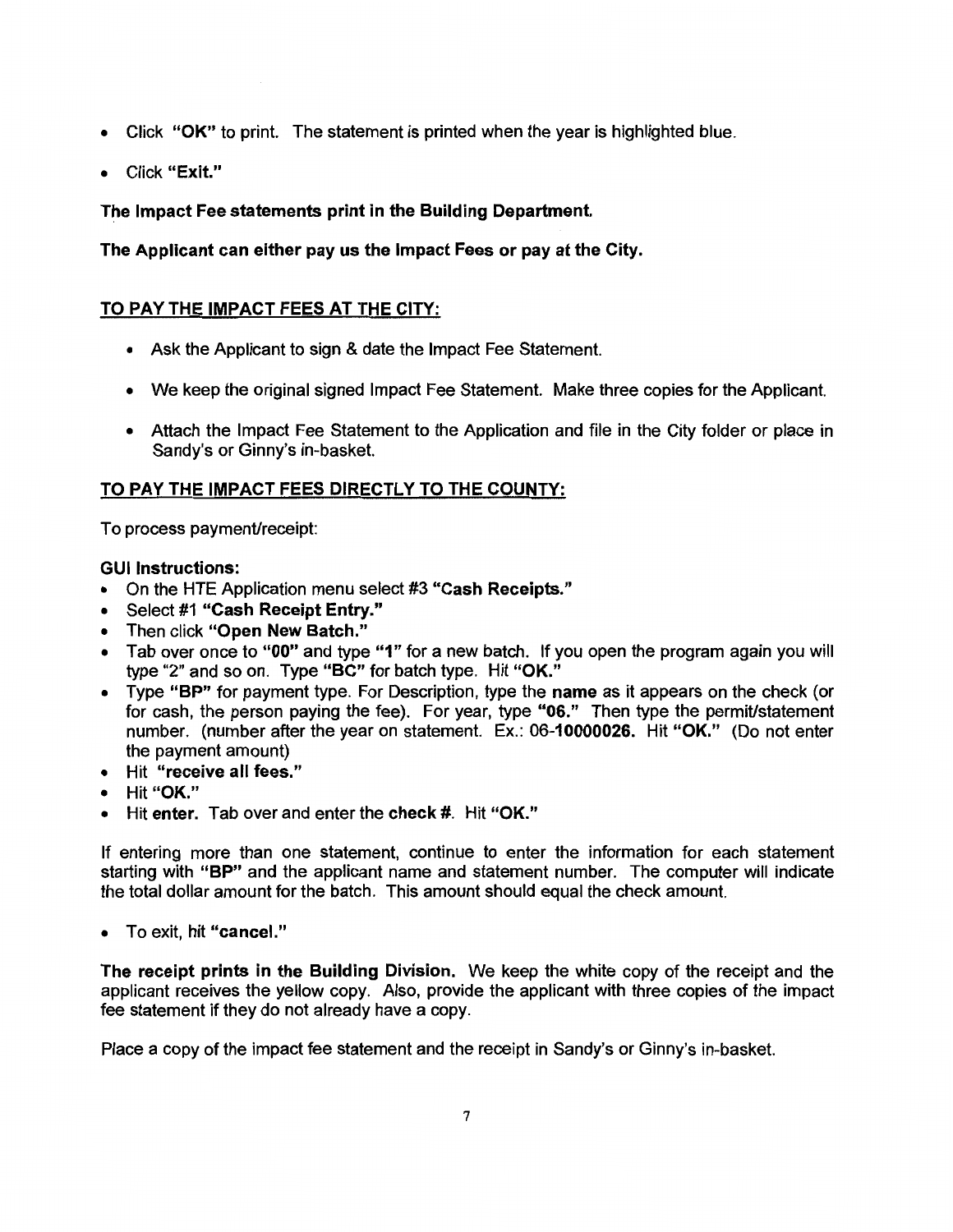#### **PROCESSING MONTHLY IMPACT FEE PAYMENTS RECEIVED FROM CITIES**

Pull copy of permits from City folder and match up with the statements received from the City. SFR pre-printed statements received from the City and appearing on the city collections log need to be entered into the computer. This may necessitate finding the tax parcel ID first.

#### Entering information into the HTE GUI System:

- Click on "Building Permits"
- Click on "Custom Options Menu"
- Click on "City Impact Fee Receipt Entry." Enter Total Payment Amount, Payment Type (CK) and check number. Hit enter.
- Click on "Key Application Number." Enter Application Year (06, first part of GUI No.), Enter GUI Statement Number (2<sup>nd</sup> part of GUI No.), tab to enter next application year & number. Do this for each statement listed on the City log.
- Then hit 'Process." If done correctly, the screen will show the total check amount. If there  $\bullet$ are errors, the computer will highlight them.
- Hit "Accept and Generate Cash Batch."  $\bullet$
- Hit "Exit."
- Take check to Bldg. Division cashier, stamp back of check with endorsement stamp and put  $\bullet$ in Planning & DRD envelope.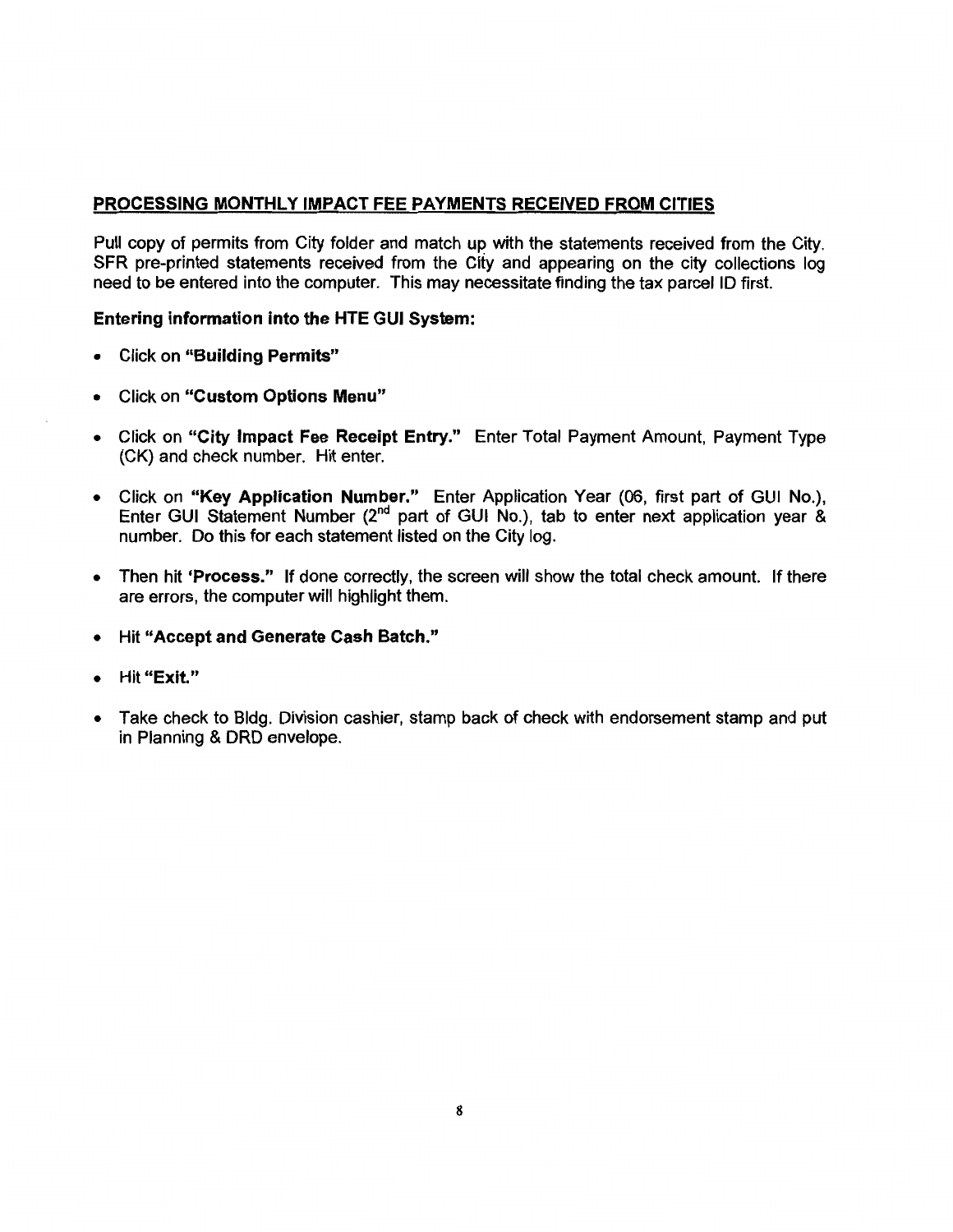# **ALTERNATE IMPACT FEE CATEGORIES**

Apartment

Assisted Living Facility (per bedroom)

Condominium

**Convenience Market with Gas Pumps** 

**Daycare Center** 

Discount Club (Sam's, BJ's)

Discount Superstore - Free-standing <100K (Target, Wal-Mart)

Drugstore with Drive-thru (Walgreen's)

**Funeral Home** 

**Furniture Store** 

Golf Course (per acre)

Hospital

Hotel (per room)

Manufacturing

Mini-Warehouses

Motel (per room)

Movie Theater (per screen)

**New Car Sales (Large Dealers)** 

Nursing Home (per bed)

Office (100K - 200K Sq. Ft.)

Office (>200K Sq. Ft.)

August 15, 2008